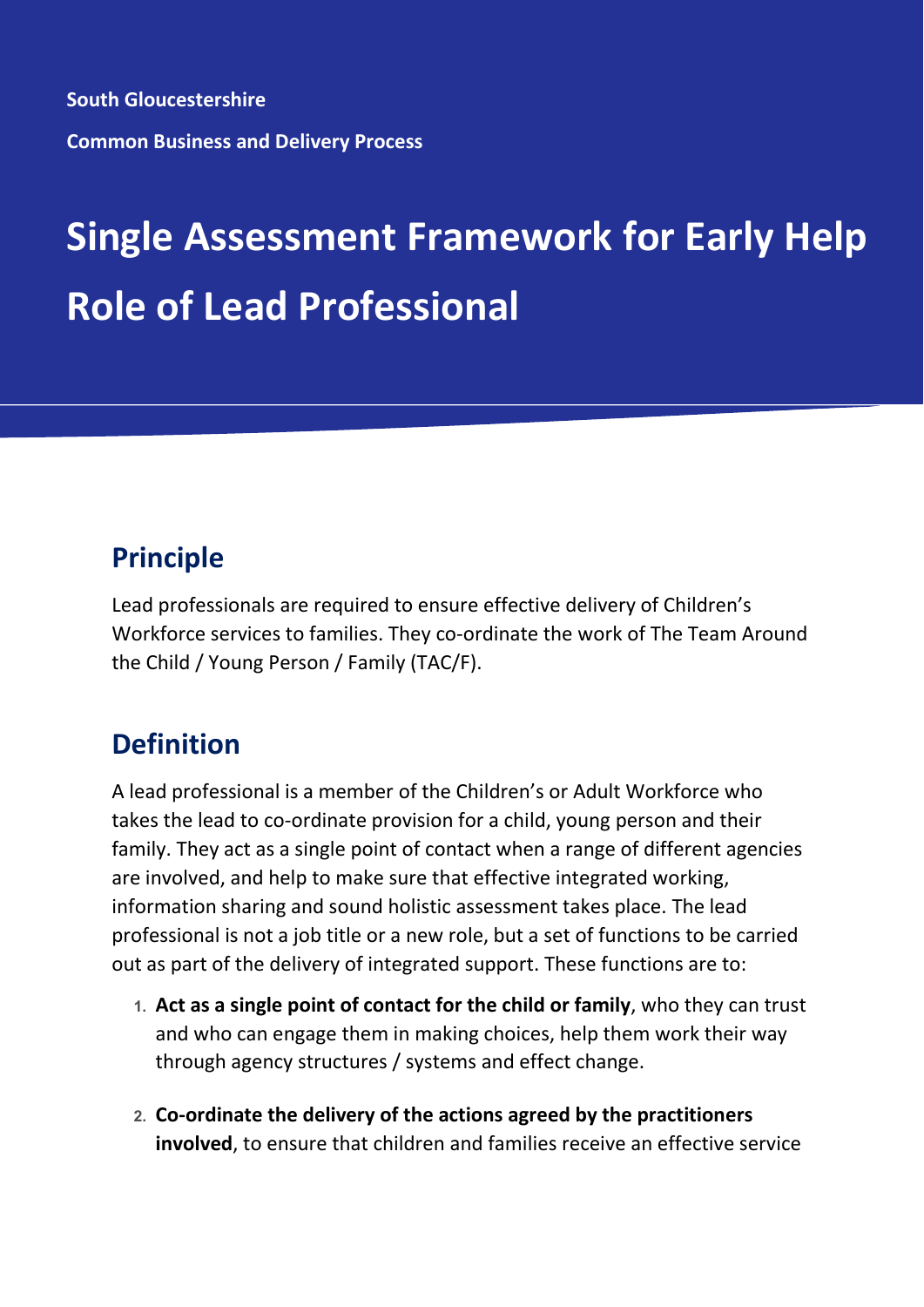that is regularly reviewed. These actions will be based on the outcome of the assessment, and recorded in a plan.

**3. Reduce overlap and inconsistency** in the services received.

**Skills required to be Lead Professional (**see also SAFeh skills competency checklist):

- Work effectively with practitioners from a range of services
- Convene meetings and initiate discussions with relevant practitioners
- Knowledge of local and regional services for children and families
- Understand boundaries of own skills and knowledge
- Strong communication skills; diplomacy; sensitivity
- Establish a successful and trusting relationship with child/family
- Empower child/family to make decisions and challenge when appropriate
- Understand implications of the child's assessment e.g. in relation to risks and protective factors.
- Support and enable child/family to achieve their potential

#### **The Lead Professional will aim to:**

- Have an open, honest and trusting relationship with the child, young person and family.
- Develop a successful and productive relationship with the child, young person and family
- Communicate without the use of professional jargon
- Be a central point of contact for the family and other practitioners to liaise with and keep updated.
- Convene meetings and discussions with other practitioners as necessary.
- Co-ordinate the effective delivery of an agreed set of actions which provide a solution focused package of support Co-ordinate a process by which actions will be regularly reviewed and monitored.
- Ensure an alternative LP is identified if they have to leave this role for any reason.
- Keep the Access and Response Team informed about any changes.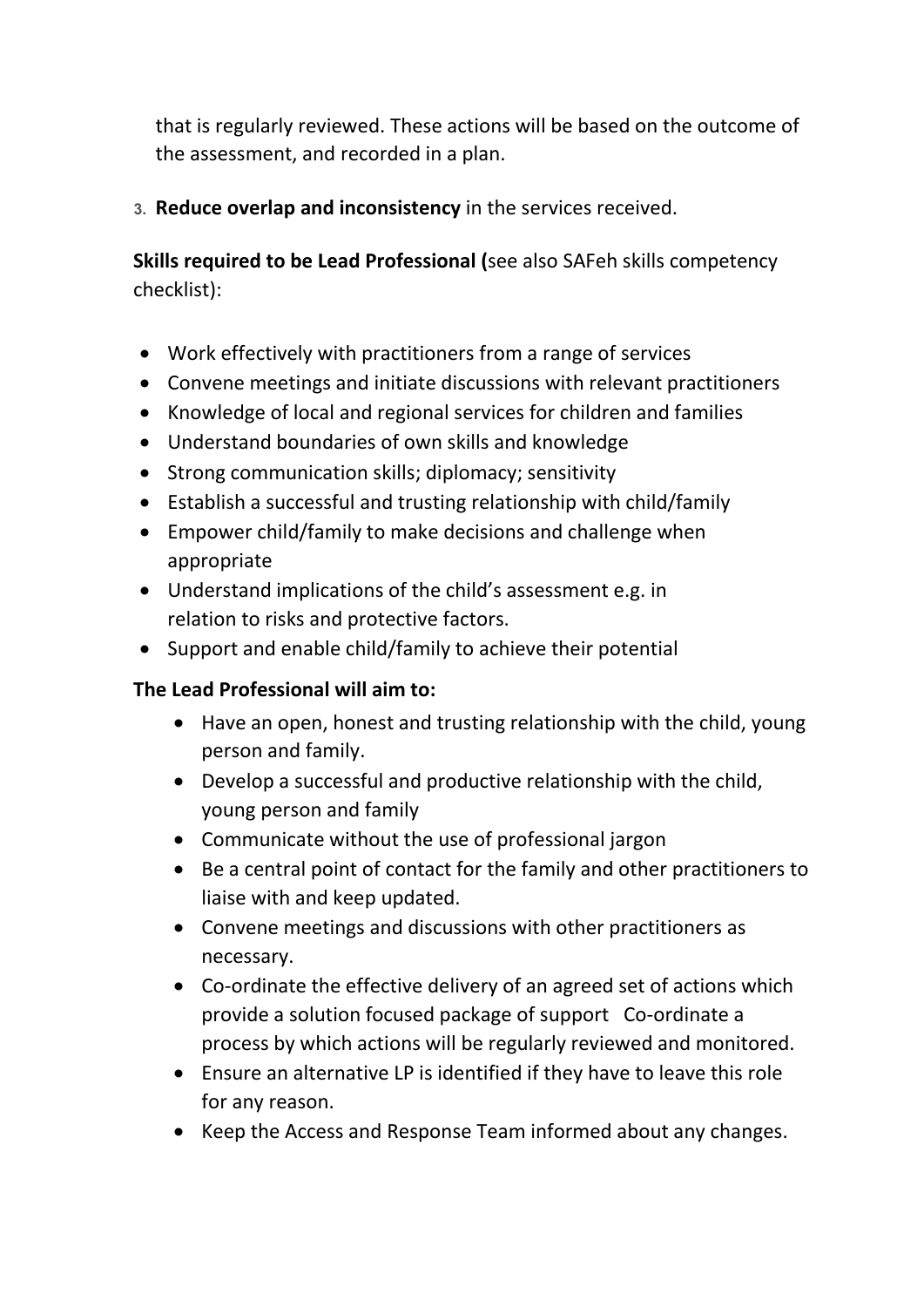- Recommend closing the SAFeh when progress has been made using the Early Help action plan and review, so that the family, child and young person can continue to be supported by universal services.
- Seek support and guidance as appropriate from your own line manager, the First Point team and the Early Help Partnership Officer as appropriate.

## **Guidelines**

- 1. All practitioners working with children and young people will already have experience of being a professional lead with individual children, in some way, through their day to day job. The role of SAFeh Lead Professional is formalising this arrangement across service and professional boundaries.
- 2. It requires effective integrated working from all of the professionals within the Children's Workforce, which relies on appropriate information sharing.
- 3. Lead Professional (LP) roles will be allocated for children and young people who have additional needs that require a package of support from more than one practitioner /agency.
- 4. The LP role should be assumed by one professional and ideally last for the period of the time that the Early Help action plan is in place.
- 5. The decision as to who should be LP should be made by the TAC/F including the child, young person and family. In reality it is likely to be the practitioner most involved in the delivery plan, and who has the strongest relationship with the family.
- 6. Best practice stipulates that the LP should be the same for the length of time the SAFeh is open.

However, this is not always possible and the identified LP can be replaced if the following occurs:

- **–** The LP leaves his or her role
- **–** The LP is on long term sick leave
- **–** The LP is delivering a time limited piece of work and once complete will have no further involvement with the child, young person or family
- **–** The child, young person or family request that the LP be changed